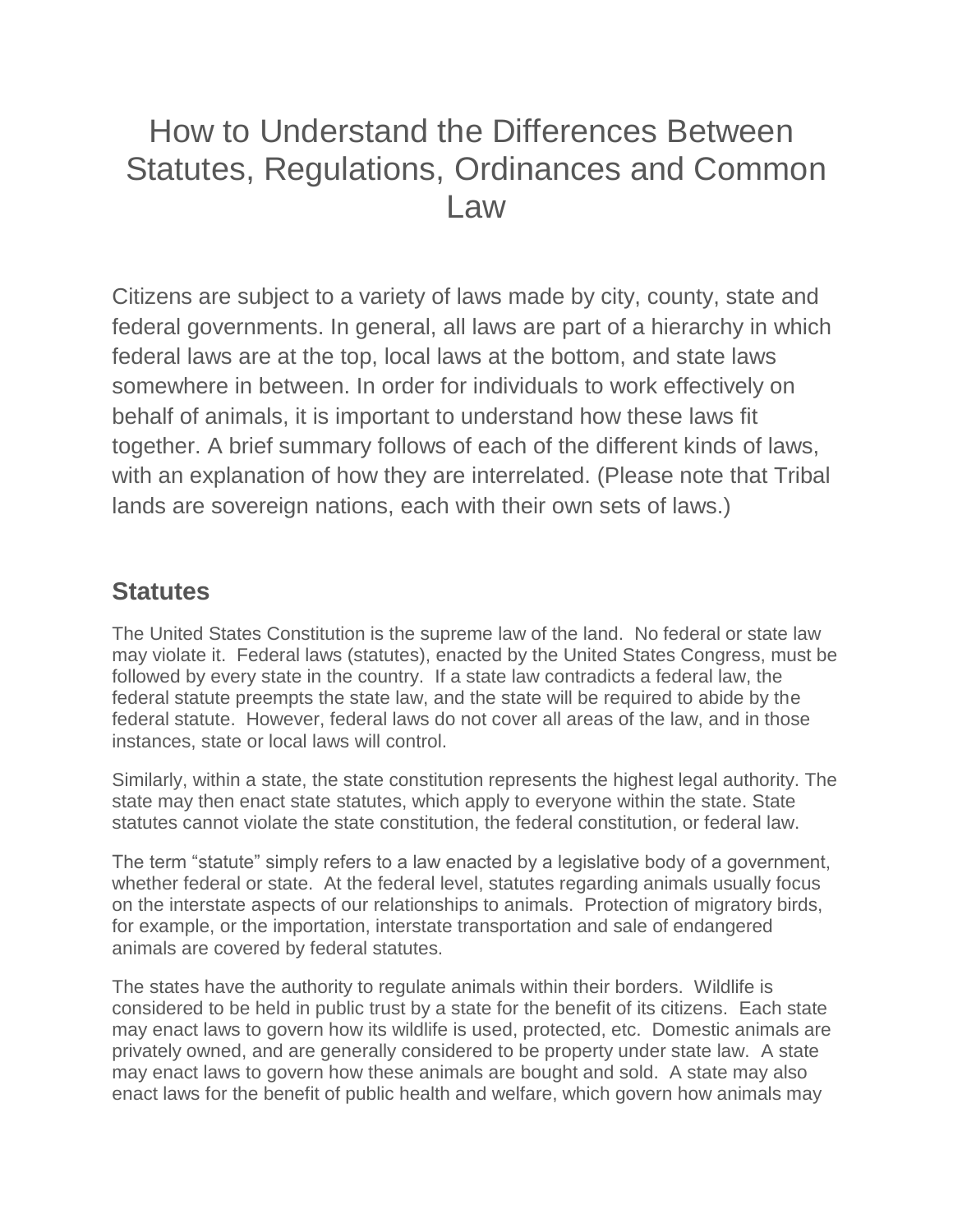be treated. However, state statutes are sometimes challenged. For instance, when there is a question as to a statute's meaning, or to determine if a statute follows the state constitution, the Supreme Court is asked to review the law. The Court then writes an opinion on that law.

State statutes are the starting points for most animal law in New Mexico. State statutes provide the framework for the comprehensive structure of animal law throughout the state. The state cannot explicitly cover all the potential interests in animal law by statute, however, so it delegates some of its authority to state agencies and to local units of government (counties and cities). For instance, state laws and local animal control ordinances govern conduct involving animal cruelty.

## **Regulations**

State executive agencies carry out state laws through the development and enforcement of regulations in specific areas of animal law. The state Game Commission, Racing Commission, Livestock Board, and Veterinary Board are state executive agencies.

Authorized by statutes, regulations (sometimes called rules or administrative laws) have the effect of law. Someone violating a regulation is, in effect, violating the law that created it. Regulations are designed to increase flexibility and efficiency in the operation of laws. Many of the actual working provisions of statutes are embodied in regulations.

Most regulations are developed and enacted through a rule-making process, which includes public input. State agencies hold open meetings and public hearings, allowing citizens to participate in the creation of regulations. Participation in the process is extremely important, but often overlooked by citizens. It provides a unique opportunity for citizens to influence and shapes their laws directly. Most regulations are in effect for only a limited period of time and must be updated or reenacted on a regular basis.

### **Ordinances**

Just as a state may delegate the authority to make regulations to administrative agencies, it may also delegate certain powers to other units of government within the state. County and municipal governments enact laws, often called ordinances, via specific powers granted to them by the state. County and municipal ordinances apply to everyone within the county or municipality limits. These ordinances may not violate state or federal laws.

The powers of county and municipal governments relating to animals typically include such things as: regulation of companion animals through leash laws and vaccination registration laws; regulation of issues relating to public health and safety; and regulation of the number and kinds of animals that may be kept within county or city boundaries.